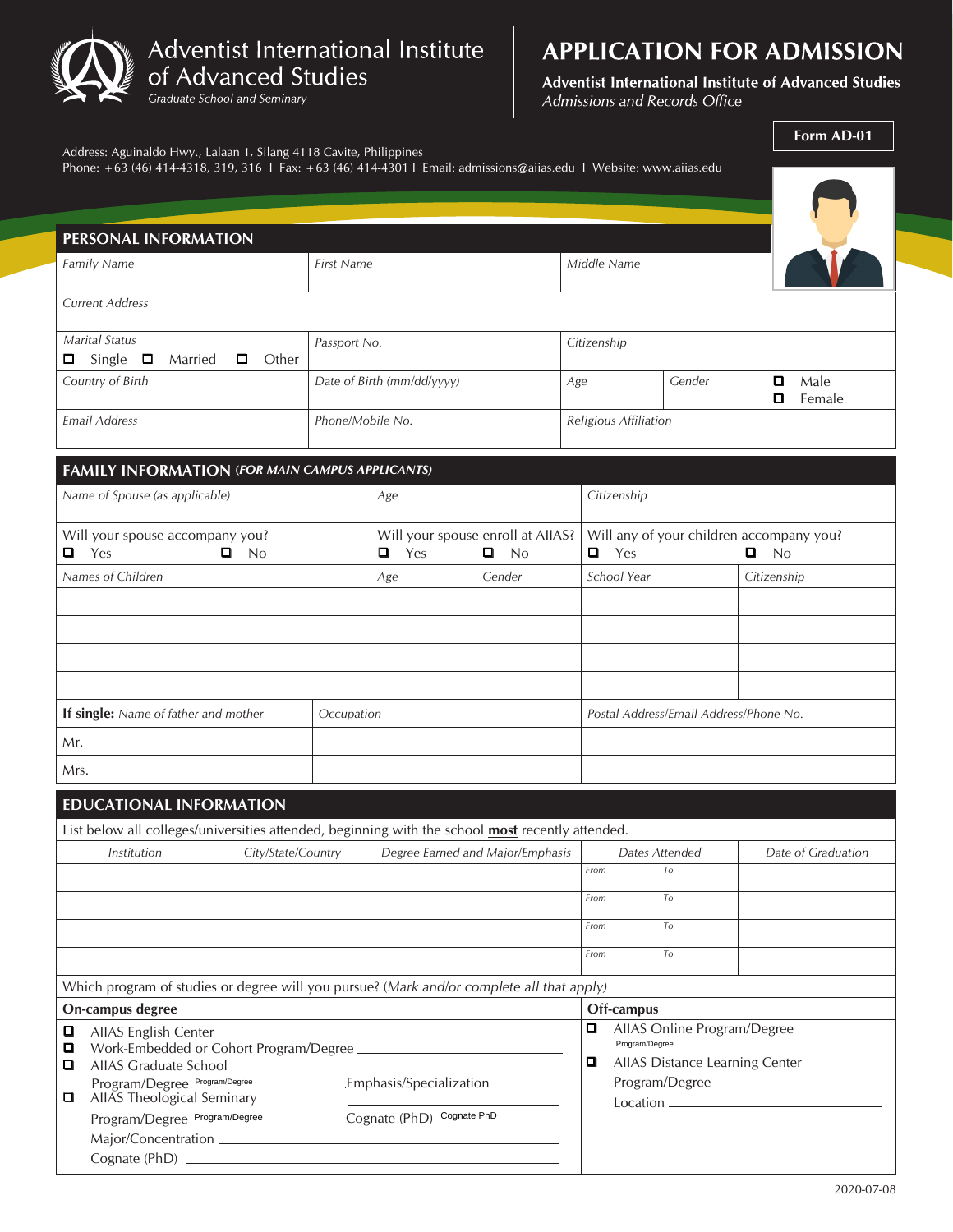# **APPLICATION FOR ADMISSION page 2 of 2**

2020-07-08

#### When will you commence your studies?

- 1st Semester, Term A: August–October, 202 <sub>—</sub>
- 1st Semester, Term B: October–December, 202
- 2nd Semester, Term A: January–March, 202 <sub>—</sub> 2nd Semester, Term B: March–May, 202\_
- 
- Inter-Semester: May-July, 202 —

#### **ENGLISH PROFICIENCY**

All applicants need to demonstrate English Proficiency. Indicate which applies:

- $\Box$  English is my mother tongue
- $\Box$  English was the medium of instruction for my conferred BA or Graduate degree
- Acceptable score in a standardized English Proficiency test

*Before acceptance to AIIAS, applicants are required to submit a standardized English test score [TOEFL, IELTS Test]. Official score reports should be sent directly to the AIIAS Admissions & Records Office. For those who have not obtained an acceptable score for graduate work, the test score will be used to determine the estimated length of stay at AIIAS (including English Center classes). A student must sign and submit a waiver before coming to AIIAS and take the AIIAS English Proficiency Placement Test upon arrival. However, the estimated or approximate length of stay at AIIAS cannot be determined until the results are given.*

### **SPONSORSHIP INFORMATION**

Will you be sponsored by a Seventh-day Adventist (SDA) Church organization?  $\Box$  Yes  $\Box$  No

If yes, give the name of the sponsoring SDA organization:

### **PROFESSIONAL OR EMPLOYMENT INFORMATION**

List positions and jobs held during the past seven years beginning with the **most** recent/current job.

| Employer                                         | Employing Organization | Address                            |  | <b>Title/Position</b> | <b>Employment Dates</b> |              |  |
|--------------------------------------------------|------------------------|------------------------------------|--|-----------------------|-------------------------|--------------|--|
|                                                  |                        |                                    |  |                       | From                    | To           |  |
|                                                  |                        |                                    |  |                       | From                    | $10^{\circ}$ |  |
|                                                  |                        |                                    |  |                       | From                    | $10^{\circ}$ |  |
|                                                  |                        |                                    |  |                       | From                    | To           |  |
| Total number of years in denominational service: |                        | <b>Current Credential/License:</b> |  |                       |                         |              |  |

#### **PROFESSIONAL MEMBERSHIPS/SPECIAL PROJECTS**

List any academic or work-related organization of which you are a member. List any special projects undertaken, including articles or books published, in connection with previous studies or professional experience.

### **STATISTICAL INFORMATION**

For marketing purposes, please indicate how you came to know of our graduate program:

#### **AIIAS** pamphlet & brochure

- AllAS website
- $\Box$  AIIAS professors AIIAS student/alumnus/alumna
	-

# *If referred by a current AIIAS student, please indicate his/her name:*

#### **PLEDGE**

#### **PLEASE READ AND SIGN**

In seeking admission to AIIAS I agree, if admitted as a graduate student, to uphold the standards and regulations as set forth by the institution in the Student Handbook (www.aiias.edu/handbook). I also accept the responsibility to settle all expenses incurred while at AIIAS.

Signature of Applicant Date of Application

Instructions for completing electronic application form: [1] Enter the information into the appropriate spaces on the form. [2] Click the SUBMIT button to send it through email at admissions@aiias.edu or save the form to a local drive and attach it through email. *This form is available for download at www.aiias.edu/download/application.pdf*

If Distance Learning Center, Online, Work-Embedded or Cohort Program/In-Ministry PhD track, please indicate the date:

*Results of Test: Score Date* 

**Q** Friend  $\Box$  Magazine  $\Box$  Church administrator

 $\Box$  Church pastor

- **Q** Southern Asia-Pacific Division Northern Asia-Pacific Division
- D Other